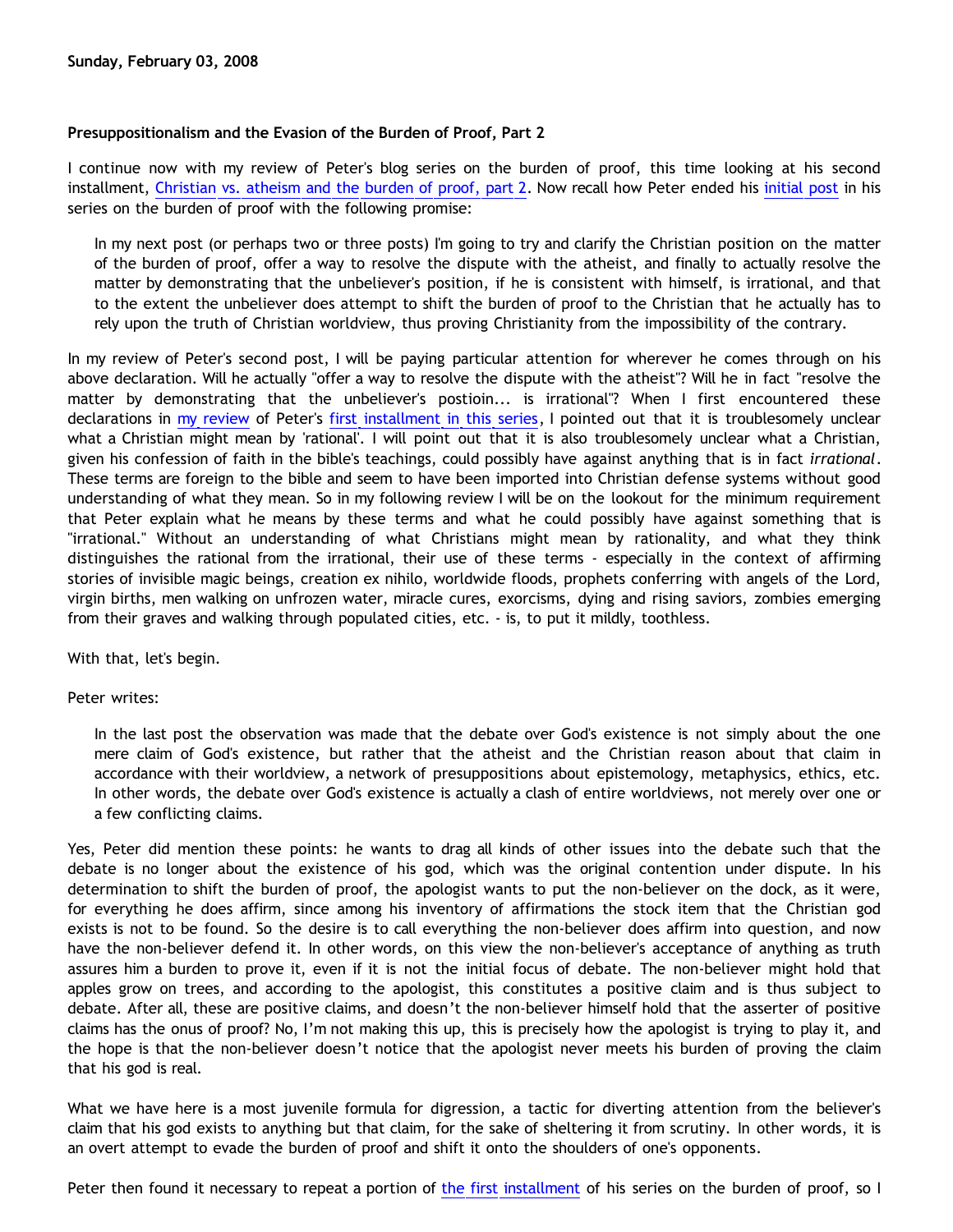will repeat what I had stated in response to these statements in the [first installment](http://bahnsenburner.blogspot.com/2008/02/presuppositionalism-and-evasion-of.html) of my response to Peter.

Quote:

Peter wrote:

Both the atheist and the Christian theist have assumptions about what is acceptable evidence, how much evidence is needed, what is compelling, what can be known by the evidence, and so on.

An adherent to the rational worldview (i.e., one premised on the primacy of existence, whose epistemology is characterized by an uncompromising commitment to reason as man's only means of knowledge and his only guide to action, etc.) has what he needs to determine and validate the criteriological qualifications of legitimate evidence, namely reason. He does not need to rest his verdicts on faith in invisible magic beings and their supposed "revelations." He recognizes that those who rest their verdicts on faith concede that reason is on the side of their adversaries.

The Christian claims that an non-physical, supernatural, infinite and incorruptible being created the universe. But what evidence does he offer on behalf of this claim? If he points to evidence that is physical, natural, finite and corruptible, then he's asking that we accept as evidence that which contradicts the nature of what he has claimed. (This approach is not uncommon in apologetics - see my blog [Is Human Experience Evidence of](http://bahnsenburner.blogspot.com/2005/06/is-human-experience-evidence-of.html) [the Christian God?\)](http://bahnsenburner.blogspot.com/2005/06/is-human-experience-evidence-of.html) The fact that the Christian worldview assumes a metaphysical basis which in fact contradicts reality (because it grants metaphysical primacy to the subject in the subject-object relationship, a philosophical malady known as subjectivism), is sufficient indication that we should expect further contradictions like this from the believer when he tries to present his case for his god-belief.

Peter wrote:

Thus, when the dispute arises over who has the burden of proof, both the Christian and the unbeliever can be found reasoning about that issue in light of their presuppositions, in accordance with their worldview.

The atheist's position on this matter should not be so difficult for the theist to understand. The theist asserts the existence of an entity which, by the characteristics he attributes to it, the non-believer could not perceive. So its existence is simply not perceptually self-evident. That is why the theist needs to resort to proof in order to validate his claims. There is nothing illicit or fallacious about this. Indeed, the Christian himself would likely take the same approach if a Lahu tribesman comes up to him and says that Geusha is the supreme being of all reality. The Christian could easily say, "Well, where's your proof?" Does the Christian sit down and start developing proofs that Geusha does not exist? Perhaps, but that would be a waste of time (but Christians are known for wasting their time anyway - look how they squander their Sundays).

Moreover, Peter's comments raise the question: who is going to be able to reason consistently with his worldview's most basic "presuppositions"? The Christian will of course say that he does (or that only he does), but does he really? Where does his worldview deal with the issue of metaphysical primacy? Or, does it? This is the most fundamental relationship in all philosophy, and it is an inescapable issue, since philosophy is essentially the software by which we operate our consciousness, and consciousness always involves an object. So the nature of the relationship between a subject and its objects will always be a concern throughout one's philosophy, even if he is ignorant of it, even if he attempts to evade it. And yet, far from presenting any intelligent treatment of this issue, no biblical author even suggests that he is even aware of this relationship, let alone its all-encompassing importance to philosophy.

The adherent to the rational worldview certainly will be able to reason consistently with his worldviews most basic fundamentals, for he alone can remain consistent with the primacy of existence metaphysics. But the Christian, whose worldview assumes the primacy of consciousness metaphysics, will be exposed for borrowing from the rational worldview by his implicit assumption of the primacy of existence metaphysics at key points (such as whenever he claims that something is *true*), even though this foundation is incompatible with the god-belief he wants to defend. The test for this is whether or not the Christian thinks that his position is true because he wishes it to be true. If he is consistent with his worldview's "ultimate presuppositions," he would have to admit that he thinks wishing makes it so. If he acknowledges with the non-believer that wishing is irrelevant to what is true, then he is clearly shirking his professed worldview's fundamentals. At best, the believer will show that his worldview compartmentalizes itself by adopting duplicitous metaphysics, one which obtains in the actual world in which he lives (the primacy of existence, which he borrows from the non-believer), and another which obtains in the [cartoon universe](http://www.strongatheism.net/library/atheology/cartoon_universe_of_theism/) of his theism (the primacy of consciousness,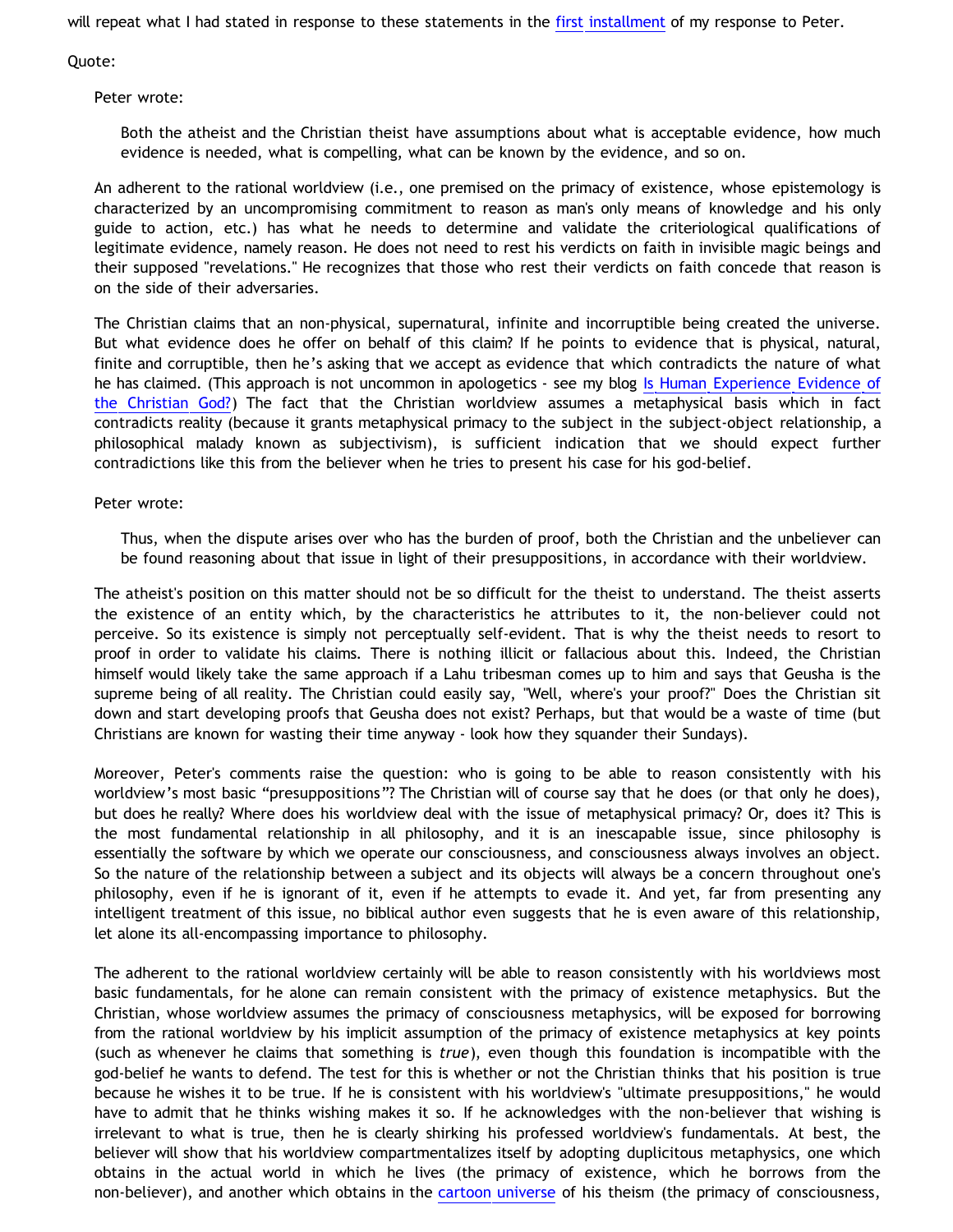which is the metaphysical basis of the assumption that wishing makes it so). He does grant that his god's wishes make it so, does he not? Or, does he suppose his god's wishes are impotent?

Peter wrote:

Therefore, if the Christian and the atheist reason about the question of the burden of proof in a way that is consistent with their

worlview they will necessarily end up disagreeing on this matter (logically speaking, that is, though not necessarily psychologically, but I won't go down that rabbit trail).

I have no problem disagreeing with Christians on philosophical matters. Indeed, there is no agreement between the primacy of existence and the primacy of consciousness, just as there is no agreement between the position that wishing doesn't make it so and the position that wishing does make it so, and for the same reason. But don't be surprised to find the Christian agreeing – if asked – with the position that wishing doesn't make it so. The problem for him, however, is that his professed worldview fundamentally contradicts that position (for it grants metaphysical primacy to consciousness). To cull this out, ask if his god's wishing can make it so. Then watch him squirm.

# Unquote

Peter then writes:

Why do the believer and unbeliever disagree over who has the burden of proof with respect to the debate over God's existence?

They disagree because while the believer wants the non-believer not only to accept his god-belief claims (and to do so on the basis of *faith*), but also to undergo fundamental changes in his life as a result of accepting them (to submit in cowering fear to those who pretend to have some metaphysical upper hand by virtue of their numbering among "the chosen"), he also recognizes deep down that he has no good proofs and is in fact probably embarrassed by the reasons he would give for holding such beliefs. The believer wants the non-believer to accept his god-belief claims on his *say so*, not on the basis of proof. Philosopher Dr. Leonard Peikoff makes this point when he points out:

It has often been noted that a proof of God would be fatal to religion: a God susceptible of proof would have to be finite and limited; He would be one entity among others within the universe, not a mystic omnipotence transcending science and reality. What nourishes the spirit of religion is not proof, but faith, i.e., the undercutting of man's mind. ("Maybe You're Wrong," *The Objectivist Forum*, April 1981, p. 12.)

At the point within the bible where it comes closest to defining its notion of 'faith', the book of Hebrews explicitly aligns it with *hope*. Faith is essentially acting on the *hope* that something is true, even though you do not believe it. If you actually believe something to be the case, you wouldn't need faith to act on it. A sure bet requires no act of faith. The biblical notion of faith has an insuperable share of its own problems; I have catalogued them in the following blogs: [Faith as Belief Without Understanding](http://bahnsenburner.blogspot.com/2007/01/faith-as-belief-without-understanding.html), and [Lord Oda on Faith](http://bahnsenburner.blogspot.com/2007/10/lord-oda-on-faith.html). It is ultimately because god-belief rests on faith instead of proof that believers will resist accepting any burden to prove their god-belief claims and attempt to shift it to the non-believer. To the degree that believers seek to evade the burden of proof, they performatively concede that no proof is up to the job.

It's important at this point to keep in mind the overall context of the discussion. Peter asserts the existence of an invisible supernatural being. This is something I do not believe, but he wants me to accept this claim on his say so. (Otherwise, why does he balk at the burden of proving his claim?) Now I openly acknowledge his burden of proving this claim if he wants to persuade me. Is he saying here that he disagrees with me, that he does not have a burden to prove this claim? Fine. If he doesn't try to prove it, he can't blame me for not budging from my non-belief. But Peter has his own answer to this question.

# Peter writes:

Because their understanding of evidence and proof is already determined by their understanding of God. And yet, their understanding of God is itself one of the things in dispute between them!

My understanding of evidence and proof is not determined by the notion of any god. Rather, my understanding of evidence and proof is determined by reason, the nature of human consciousness (the kind I have and whose nature I have to work with if I want to know anything), the nature and process of forming concepts, etc.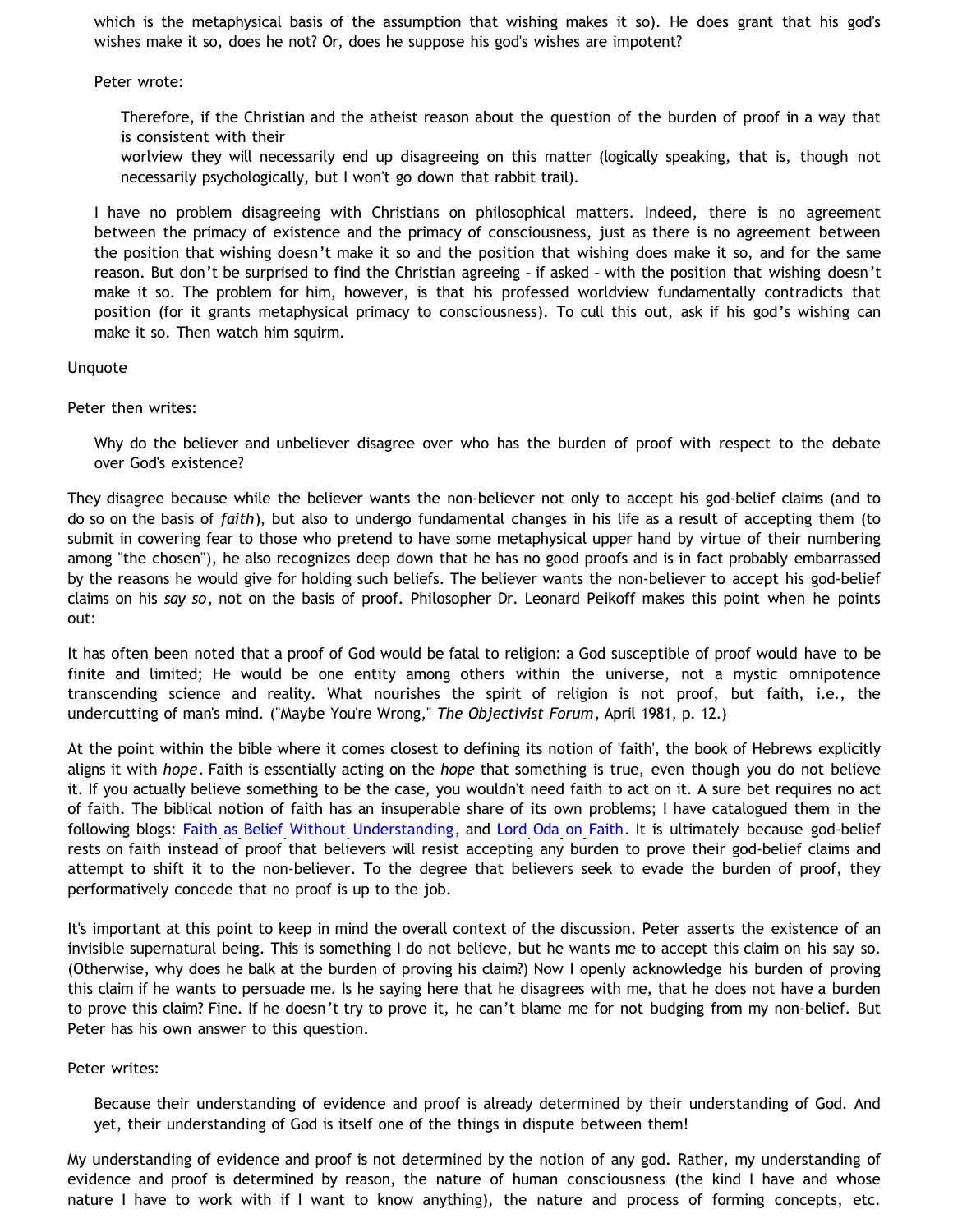Essentially, my understanding of evidence and proof is determined by rational philosophy. I don't know why any adult thinker would have a problem with this, but many who like to claim their position is rational and yet have apparently no legitimate understanding of what rationality is, always seem to be troubled by this. The problem here is not mine: I have a *conceptual* understanding of evidence and proof, while the believer insists on a *storybook* understanding of evidence and proof, i.e., evidence and proof *falsely so-called*.

As for what the notion 'god' means, I understand 'god' to denote something which the believer can only apprehend by *imagining* it, and that this something is in fact *imaginary*. The believer's failure to provide an objective method for reliably distinguishing between what he calls "god" and what he may merely be imagining, is confirming evidence of my understanding. Several believers have attempted to meet [my challenge](http://bahnsenburner.blogspot.com/2007/12/my-chat-with-presuppositionalist.html) for them to articulate an objective method by which I can reliably distinguish between what they call "God" and what they may merely be imagining, but their attempts have ended in failure. See for instance [here](http://bahnsenburner.blogspot.com/2008/01/imaginative-basis-of-vytautas-god_18.html), [here,](http://bahnsenburner.blogspot.com/2008/01/imaginative-basis-of-vytautas-god_14.html) here, here, here, [here](http://bahnsenburner.blogspot.com/2008/01/imaginative-basis-of-vytautas-god_17.html) and here. I have also pointed out that [imagination is of central importance to god-belief](http://bahnsenburner.blogspot.com/2007/07/role-of-imagination-in-christian-god.html).

#### Peter writes:

They both find themselves reasoning in a circle about who has the burden of proof.

Now Peter seems to be unthinkingly mouthing stock presuppositionalist slogans that he's found in some apologetics book. Unfortunately, his conclusion doesn't follow, at least in the case of the non-believer. The concepts 'evidence' and 'proof' are not primaries, they are not irreducible concepts. They reduce to more primitive fundamentals which do not assume the presuppositions which Peter's allegation here insinuate they do. So there is no "reasoning in a circle" necessary on the non-believer's part here. Also, recognizing that a person is deluded into believing what he imagines is neither an instance nor a result of "reasoning in a circle about who has the burden of proof." Now if Peter is admitting that he's "reasoning in a circle about who has the burden of proof," that's a good start. But this is *his* problem, not the non-believer's.

#### Peter writes:

In the Christian worldview, everything in this universe, both general revelation (all creation) and special revelation (miracles, theophanies, prophetic word, Scripture), all of reality, all of it is unavoidable, perspicuous, entirely compelling proof for God.

I'm sure that's well and good for anyone who wants to believe that his god exists. The problem here, however, is that one could make this kind of claim about *any* deity he imagines. The Lahu tribesman, for instance, can easily make the claim that everything in the universe, from the orbits of planetary bodies to the dust particles on his shoes, is evidence for the reality of Geusha. And on his question-begging premises, it is.

Unfortunately, Peter needs to do more than simply slap the label "evidence for God's existence" on everything that exists. Everything I find in existence is natural or manmade, finite, material, corruptible, changeable, etc., all the qualities that the Christian god is said not to be. Contrary to what Peter claims here, everything that I encounter in the universe confirms the primacy of existence principle - i.e., the recognition that existence exists *independent of consciousness*. Why would I ignore this prevailing evidence in favor of a view which fundamentally contradicts it by affirming that everything that exists ultimately depends on some consciousness? Blank out. Moreover, since Peter claims that there is evidence for his god's existence, he's admitting that he has *inferred* its existence (as opposed to having *direct awareness* of it, such as when we perceive concretes, as he claims in [his](http://gregbahnsen.blogspot.com/2007/06/christianity-vs-atheism-and-burden-of_28.html) [next installment](http://gregbahnsen.blogspot.com/2007/06/christianity-vs-atheism-and-burden-of_28.html) in this series). So he needs to hash this out, step by step, to see how well this inference stands up to scrutiny.

#### Peter writes:

Therefore, when the unbeliever says that he hasn't yet found any convincing evidence of God's existence he is reasoning in a circle.

How so? And how does this follow from what Peter said above? Above he affirmed what Christianity says on the matter. But that's neither here nor there for the non-believer. But that does not even remotely imply circular reasoning. Indeed, given the fact that anyone could slap the label "unavoidable, perspicuous, entirely compelling proof" for any imaginary being he dreams up, the non-believer is simply being wise as well as consistent to point out to the believer that what he offers as "evidence" is not convincing. Not by a long shot! Simply pointing this out is not an instance of "reasoning in a circle." Would the Christian say that the non-believer is "reasoning in a circle" if he mentions that he "hasn't yet found any convincing evidence" of *Osiris'* existence? Or *Horus'*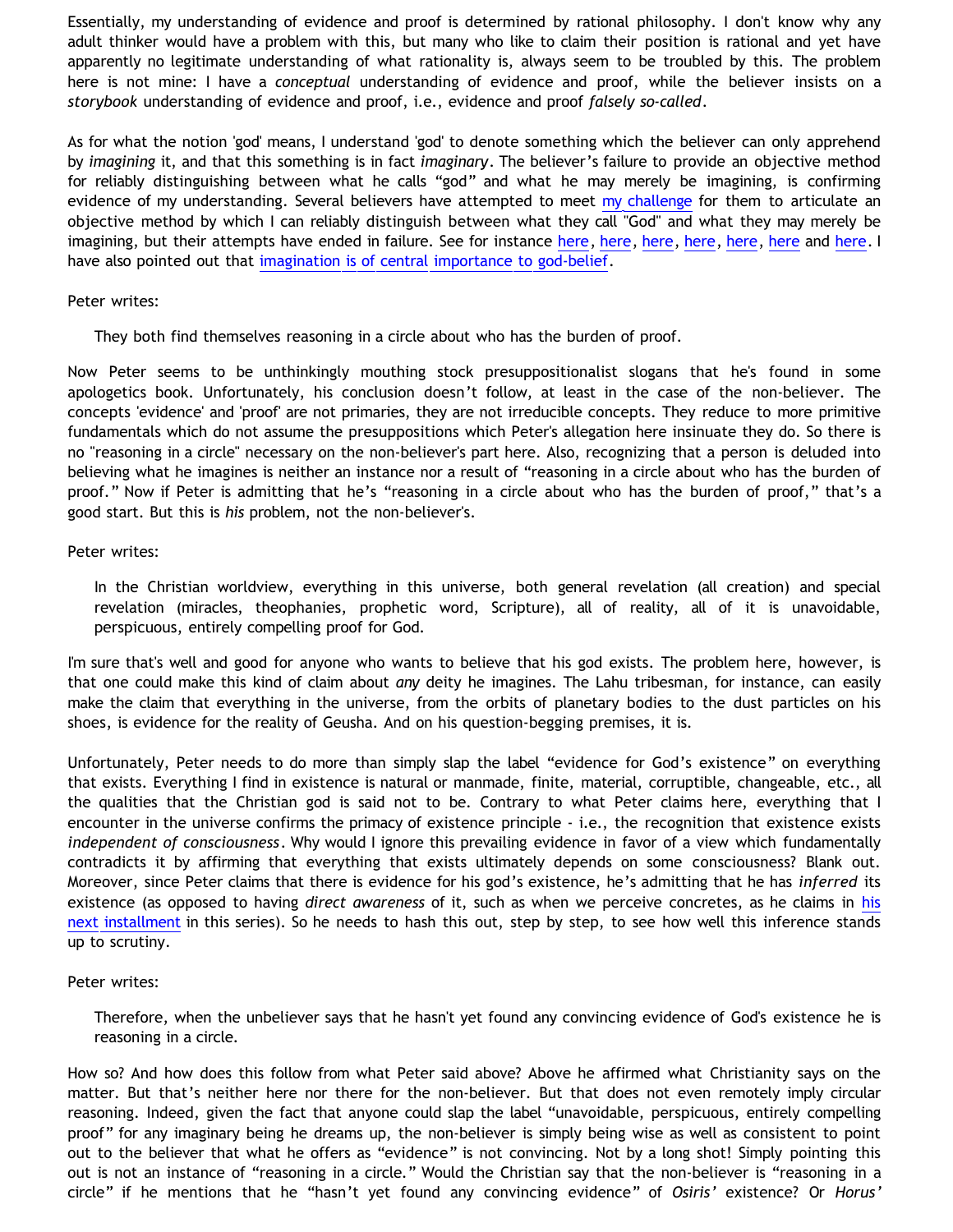existence? How about *Geusha's* existence? If person A proposes the existence of something, and person B says he "hasn't yet found any convincing evidence" of what person A proposes, how is that "reasoning in a circle"? Peter needs to do more than recite stock apologetic mantras here.

Consider two scholars, the one a scientist, the other a New Age sociologist. The New Age sociologist is trying to validate a sample taken from the field as evidence for his thesis that all human behavior is determined by engrammatic residue allegedly possessed by every human being as a result of being dropped in a vat of fermented six-row barley within his first six months of life. The scientist reviews the sample study and finds no evidence that any of the individuals in that sample were ever dropped into a vat of fermented barley, least of all within their sixth month of life. The New Age sociologist then retorts, "Well, you don't see the evidence that's plainly there because of your understanding of evidence! You're reasoning in a circle!" Now, why take the New Age sociologist seriously on this matter? Peter and other presuppositionalists are offering nothing better than precisely this. What they unpocket is nothing more than a gimmick for discounting rational scrutiny, for dismissing one's exercise of rational judgment as an occasion of fallacy.

Again, the universe is full of finite, material, corruptible and changing entities. How could any of these either individually or collectively serve as evidence of something that is allegedly infinite, immaterial, incorruptible and unchanging? Until the apologist can explain how something can serve as evidence for something that contradicts it on multiple levels, he's just mouthing idle incantations.

Peter writes:

When the atheist says he hasn't come across any compelling proof for God existence he can only do so if he assumes that God doesn't exist.

Again we have another unargued assertion. And it's demonstrably untrue. All the non-believer needs to do is recognize that at the beginning of the inquiry, he has not been convinced so far. Pointing to an apple, for instance, does not demonstrate that it was created by an act of consciousness, or that a conscious being chose for it to exist at this point in time. Recognizing this is not the same thing as actively "assum[ing] that God doesn't exist." We assume in terms of positives, but Peter is claiming that we assume in terms of negations. This constitutes a fundamental misunderstanding of the nature of human consciousness.

Moreover, the non-believer may have actually examined the philosophical issues involved and discovered that truth on the one hand presupposes the primacy of existence metaphysics, while god-belief assumes the primacy of consciousness metaphysics, and thus the believer locks himself into an irresolvable self-contradiction whenever he claims that his god-belief is true. This too is not the same thing as "assum[ing] that God doesn't exist." Indeed, the nature of the relationship between a subject of consciousness and any objects in its awareness is of fundamental importance to philosophy (it comes long before one ever gets to the question of whether or not a god exists), and yet it is the one issue which theistic philosophers and apologists routinely avoid addressing. Also, if, after giving the proposed "evidence" a review, the non-believer still remains unconvinced, the Christian is simply going to have to lump it, whether he likes it or not. His charges of fallacy ring hollower with every repetition.

#### Peter writes:

Yet that's the very thing in dispute!

Ah, now it's back to the existence of the believer's god being "the very thing in dispute," while earlier it was " actually a clash of entire worldviews, not merely over one or a few conflicting claims." The believer wants to retain the liberty of toggling back and forth between the debate on rival worldviews and the debate on whether or not his god exists, essentially to suit his apologetic insecurities. His ultimate interest in confronting non-believers is not to establish rational verdicts or to persuade them to some truth they may be overlooking, but to discredit them simply for not believing in any invisible magic beings.

#### Peter writes:

The unbeliever rejects the Christian position because he rejects the Christian position.

This is a hasty generalization, one which special pleads the Christian case purely for the sake of the Christian's personal preference. Contrary to what Peter asserts here, I reject Christianity because I reject *all* species of mysticism, and Christianity is *only one* species of mysticism. Since I reject mysticism in general, I consequently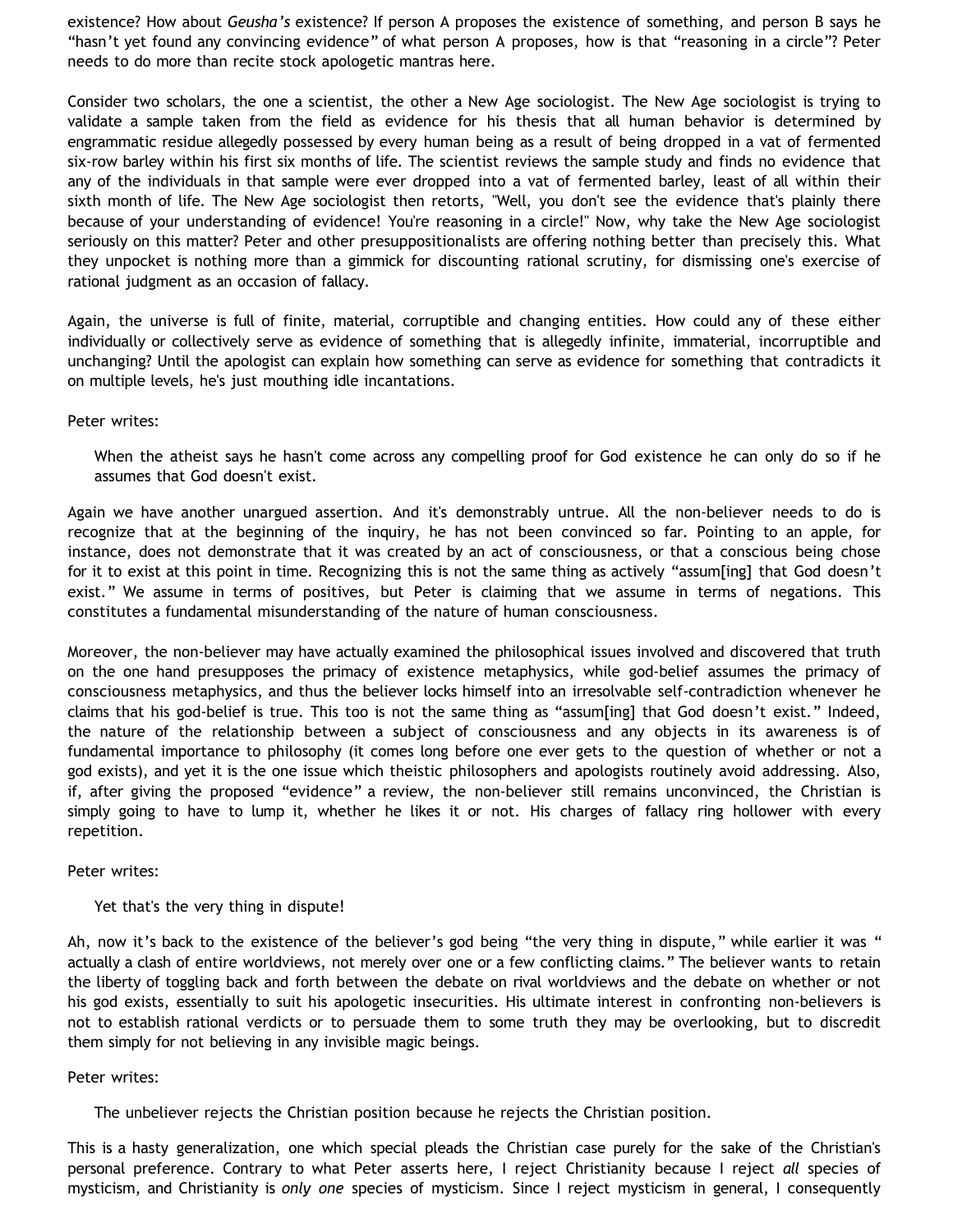reject any species of it. Mysticism is any worldview that is ultimately premised on the primacy of consciousness view of reality. My rejection of mysticism, then, is a logical outcome of my commitment to reason and rationality. So my atheism is actually a consequence of my devotion to reason. Essentially, I reject Christianity for the same reasons I reject Islam, Hinduism, New Age religion, Bahá'í faith, Zoroastrianism, Greek pagan religions, Geusha-belief, Aztec beliefs, etc., etc., etc. When Christians condemn my atheism, then, they are essentially condemning devotion to reason. So make no mistake about it, Christians who heap their scorn on spoilsport non-believers are simply telling us who they are.

# Peter:

The atheist is not at all neutral.

Nor do I claim to be "at all neutral." Devotion to reason certainly does not make one "neutral."

# Peter writes:

However, the Christian can also be found reasoning in a circle.

Whereas Peter's charge that non-believers are "found reasoning in a circle" fell on hard times, it is good that he admits that he himself "can... be found reasoning in a circle." He has to assume his god's existence in order to argue for it. In the debate between the believer and the non-believer, the believer is alone in committing this fallacy. He cannot validate his supernaturalism without appealing to the supernatural. So he has an interminable vicious circle on his hands. It's good that Peter acknowledges this. But he errs in supposing everyone else is guilty of the same thing. This is the believer's proclivity for reckless projection at work here.

# Peter writes:

When he hears the unbeliever say that the Christian has the burden of proof, the Christian thinks to himself, ' That's ridiculous. Everything in this universe bears the stamp of the Creator' (so to speak).

And when the non-believer hears the believer say that the universe was created by a supernatural form of consciousness, he thinks to himself, "That's ridiculous. Everything in this universe confirms that such fantasies are absurd." He doesn't even have to add the parenthetical precautionary "so to speak."

# Peter writes:

Everything proves God's existence. If anything, the burden is proof is on the atheist'.

What exactly is the atheist called to prove? That the non-existent does not exist? Again, the atheist has no burden to prove that the non-existent does not exist. So if it's a fact that the Christian god does not exist, then the atheist would not need to prove this fact. And if the Christian never makes an attempt to prove that his god is real and not merely imaginary, then he forfeits the opportunity to catch another fish. It's his choice. Meanwhile, the non-believer goes his merry non-believing way, and the believer is left fuming in his frustrations.

# Peter writes:

And if God exists then that's entirely true. But the unbeliever and the believer dispute God's existence.

So where's the apologist going to start? Is he going to start by presenting a case for his god's existence, or is he going to try to establish the truth of his worldview in toto? Or is he going to launch a series of question-begging assertions, as we have seen so far, assuming the truth of what he is called to prove, and continue in his self-inflicted frustration? A minimally rational approach would be to declare one's starting point. This would help avoid wasting a lot of time. But apologists don't know what their starting point is, particularly in terms of conceptual irreducibles.

# Peter writes:

# How, then, can this dispute be resolved?

Easy: the believer needs to face the fact that his god is imaginary, that the primacy of existence is the only valid orientation in the subject-object relationship, that mysticism (including Christianity) entails a fundamental contradiction of the primacy of existence, and that truth can only be consistently affirmed on the basis of the primacy of existence. But the believer is not likely to do this. It's possible, but it's not likely. But that is the only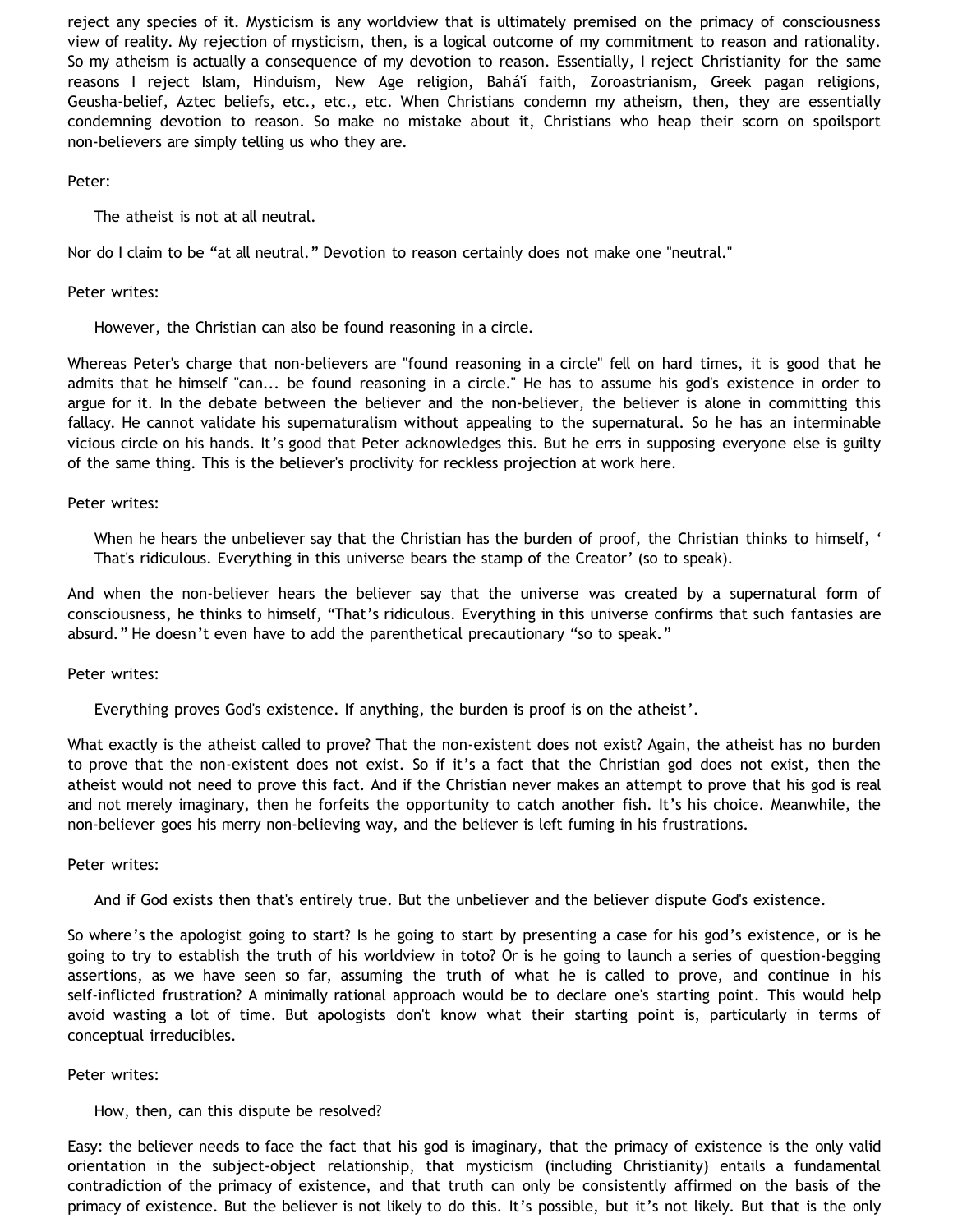rational way to resolve the dispute.

#### Peter writes:

If the Christian and the atheist reason about God and proof for His existence in terms of a worldview that is already conditioned by their beliefs about God, how can the two actually debate?

So long as an individual insists on affirming an arbitrary position, debate with that individual is not really possible. They can squabble, but squabbling achieves nothing of value. Since the believer does not produce legitimate evidence for the existence of his god (he simply asserts that everything that exists in the universe is evidence of his god's existence, and yet this is most unhelpful, for reasons given above), he is essentially affirming an arbitrary position, and that is why "debate" with believers is so easily muddled and unproductive.

Now if the believer stops for a moment to consider the issue of metaphysical primacy, recognizes that the primacy of existence is the only answer to this issue, and understands how the religious worldview contradicts it, then he should see that debating about the existence of something he merely imagines is a waste of time. But the believer is anxious to protect a confessional investment, so he's not likely to take this route.

#### Peter writes:

The answer is that we need to place the unbelieving worldview beside the Christian worldview and reason about each one on its own terms to see which one can provide the preconditions of intellgibility. [sic]

Actually, the preconditions of intelligibility already exist before anyone even begins to develop a worldview. Those preconditions are named by the axioms: existence, identity and consciousness. The axioms are the foundation of a rational worldview. Once a worldview is starting to be assembled, the relationship between consciousness and its objects is of utmost importance, as well as a theory of concepts. But where does Christianity identify the proper relationship between consciousness and its objects? Where does Christianity lay out a theory of concepts? The apostle Paul, for instance, was the most prolific writer of the New Testament. And yet he nowhere addresses the issue of metaphysical primacy. Nor does he spec out a theory of concepts. How can one claim to have a theory of knowledge when he doesn't have a theory of concepts? And how can you claim to have a worldview which " provide[s] the preconditions of [intelligibility]" when you don't have a theory of knowledge? Triple blank out.

# Peter writes:

We need, for the sake of argument, to reason about each worldview on its own terms in order to see which one can rationally makes sense of reality, including the very idea of the burden of proof. What you will discover is not only that the atheist wordlview doesn't correspond to reality, nor is it coherent, you'll also discover that the degree to which the unbeliever has any successes in his reasoning is attributed to his assuming the truth of the Christian worlview. Christianity is proven from the impossiblity of the contrary, and in this particular case as it relates to making sense out of proof and the burden of proof.

Why would we need a worldview which is based on a storybook whose content includes narratives depicting miracles like water being wished into wine, men walking on unfrozen water, dead corpses crawling out of their graves and walking through a city showing themselves to everyone they encounter, etc., when we don't find anything like this in reality? Peter says that "the atheist worldview doesn't correspond to reality," and yet he endorses a worldview whose storybook depictions bear no resemblance whatsoever to the reality in which we find ourselves. We find ourselves in a reality in which the objects of our awareness do not conform to conscious intentions. For instance, I cannot wish water into wine, as we find in the sacred storybook. So why would a worldview that is generated by taking the sacred storybook seriously at all have any relevance to life in the reality in which we find ourselves? Again, blank out.

When Peter says that "the atheist worldview doesn't correspond to reality," which "atheist worldview" does he have in mind? Atheists are not monolithic; it is naïve to suppose that all atheists ascribe to one single worldview simply by their self-identification as atheists. So it may be the case that the particular "atheist worldview" which Peter has in mind "doesn't correspond to reality," but this remains to be seen; we would have to look at the specifics to determine this, and Peter has given no indication of why the worldview he has in mind is faulty. And even if it were faulty (as many philosophies surely are), this would in no way indicate that other non-theistic philosophies are also faulty. That would simply be another hasty generalization.

What is more likely is that Peter feels that a worldview which does not derive from the storybook of the bible and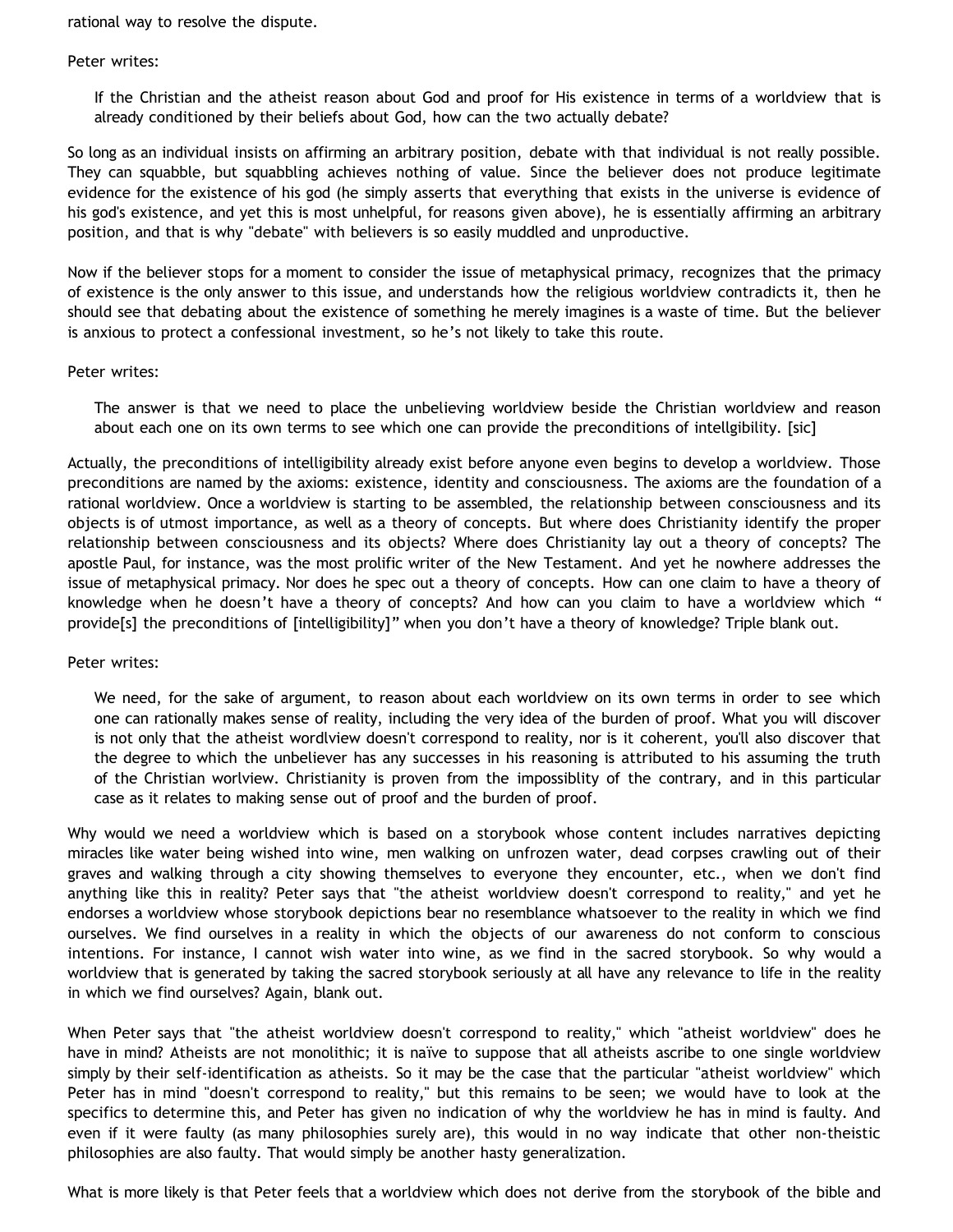enshrine belief in invisible magic beings somehow fails to correspond to reality. What, then, could Peter have in mind when he speaks of "reality" if not [the cartoon universe of theism](http://www.strongatheism.net/library/atheology/cartoon_universe_of_theism/)? True, the Objectivist worldview, to which I ascribe, does not correspond to the cartoon universe of theism. But the cartoon universe of theism is a fantasy, not reality. Which means: there's no problem on my part here.

So rather than meeting his burden of proof in the case of his claim that the Christian god exists, Peter throws onto his burden cart a whole host of other claims he needs to prove now. Peter simply succeeds in multiplying his burdens, without meeting any.

Peter writes:

In the next post I'll present the Christian position concerning the burden of proof with respect to God's existence, and if time permits me (though I don't think it will) I'll reduce the competing unbelieving position to absurdity -- both of which in order to demonstrate that making sense of the idea of the burden of proof itself proves God's existence and exposes atheism as irrational.

Again Peter closes his post with the assertion that atheism is "irrational." One wonders what the believer understands by either atheism or rationality for him to make such statements. As I pointed out at the beginning of the present review, Peter closed his last post with the promise that he will "try and clarify the Christian position on the matter of the burden of proof," but now he says that it will be in his next installment that he will "present the Christian position concerning the burden of proof with respect to God's existence." He's already made it pretty clear that he doesn't think he as a Christian has any burden to prove anything. He apparently thinks he can assert anything, and everyone's supposed to "just believe" whatever he says on his say so. No, he doesn't come out and explicitly present his view in so bald a manner, but we shouldn't expect someone who holds such a view to be so open and brazen about it. But he does come as close as he can to this without making it open and brazen.

As I stated at the end of my last post, I intended in my review of Peter's second installment in this series to look especially for where he might explain what he means by "rational," for he had stated in his first post that "the unbeliever's position, if he is consistent with himself, is irrational." Unfortunately, Peter so far has not come through on this point. When Christians make statements like this about "unbelievers," it boggles my mind what they could possibly mean by "rational." If Christianity's doctrines pass as "rational" in the mind of a Christian, I can only suppose it's a good thing if he thinks my position is "irrational." Of course, the Christian, having very little understanding of what constitutes rationality, likes to use words as bludgeons, as if they could force others into submission and compliance by threatening to label them with certain words, regardless of their genetic roots. So what we have here is the Christian threatening to call us "irrational" if we don't believe in his invisible magic being. Is everybody scared now?

by Dawson Bethrick

Labels: [Burden of Proof,](http://bahnsenburner.blogspot.com/search/label/Burden%20of%20Proof) [Presuppositional Gimmickry](http://bahnsenburner.blogspot.com/search/label/Presuppositional%20Gimmickry)

*posted by Bahnsen Burner at [9:00 AM](http://bahnsenburner.blogspot.com/2008/02/presuppositionalism-and-evasion-of_03.html)*

# **4 Comments:**

[Mike](http://www.blogger.com/profile/01184741808524643182) said...

I'm still laughing over "Bahnsen Burner."

Having come out of those circles and abandoning them to their own devices, your blog is a surprise find for me.

Peace, Mike

# [February 03, 2008 10:09 AM](http://bahnsenburner.blogspot.com/2008/02/1982120542290636158)

[kbrown45@hotmail.com](http://www.blogger.com/profile/04581136429971160522) said...

Its an honor to read the blog of a person so objective, so reasonable, so rational as Dawson Bethrick. As a newbie to Objectivism, I appreciate the free philosophical education provided by Mr. Bethrick.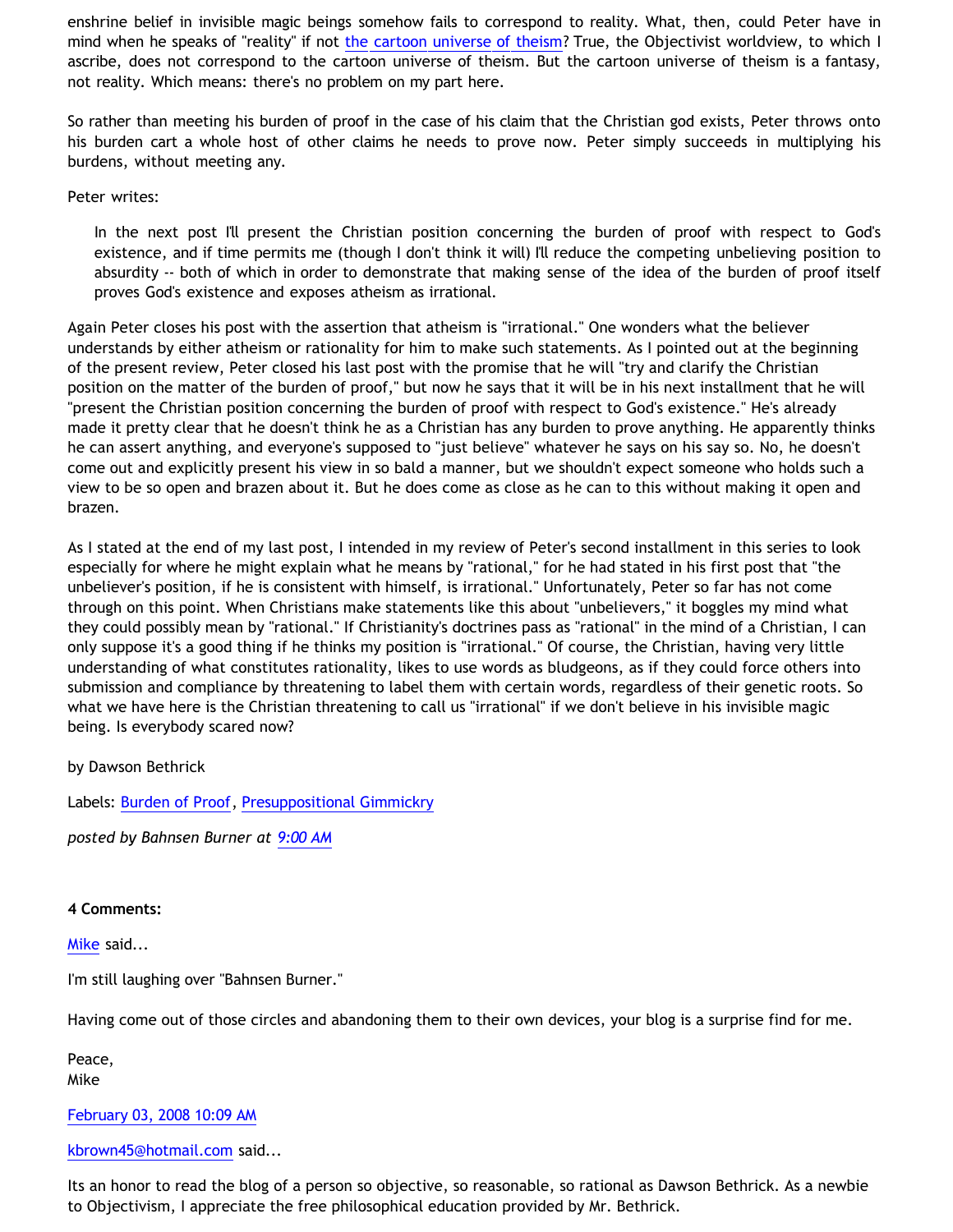As a young person I committed myself to reason, to the Laws of Thought, to Logic, to ferreting out fallacies from my thinking, to evidence based epistemology. Thus I was able to renounce Christianity and god belief, despite being indoctrinated from the beginning, after learning that reality bears no resemblance to the fantasies described in the "Holy Bible". My good fortune was especially serendipitous as while in the US Navy and on liberty in Jerusalem Israel, I was able to actually deconvert from Christianity while standing inside the Empty Tomb at the rear of the Church of the Holy Sepulcher. Gosh, I'm so happy to be free of the ridiculous superstition of Christianity. At the time of my deconversion, I thought Jesus Christ had been a real person. Now, however, I give the nod to the mythicist case. Earl Doherty's book "The Jesus Puzzle" along with his site of the same name makes compelling reading. Robert M. Price's books complement Doherty's work by showing how all the Gospel narratives are simply rewrites of older stories from the Septuagint or older Homeric corpus. Richard Carrier's recent work in disproving the historicity of the Resurrection of Jesus, found in "The Empty Tomb: Jesus Beyond the Grave", instantiates an overwhelming implication to the utter vacuity of Christianity.

But of the strong atheistic arguments against the alleged existence of the god of classical theism, I find the one from Objectivist Metaphysics the most informing. Primacy of Existence theory clearly holds epistemological priority over the fallacy of asserting primacy of consciousness. To believe that YHVH exists is to hold the proposition that it, a stand alone consciousness devoid of any knowledge or resource, created existence by wishing it so. But existence includes identity and constructs we call concepts. To hold a belief that the consciousness YHVH created existence a person must think that in some incomprehensible manner akin to prior or before (as there was no time prior to existence), the alleged consciousness was alone with no existence at all. Thus the consciousness had no concepts, no symbols, no relations, no desires, no motive, no knowledge yet it somehow caused existence to obtain by wishing. This is preposterous because consciousness is an organism's awareness of existence. If there was no existence to be aware of, then there could have been no consciousness. Belief that the god of classical theism exiists is self-contradictory and thus incoherent. For this reason as well as others, the term god is devoid of semantic meaning. This is justification for adopting the a priori propositional stance that existence itself compels the honest reasoning person to reject the notion of gods as self apparently absurd. There is no question then that the burden of proof falls squarely on the theist to not only prove with positive evidence their god exists but more importantly to provide a coherent definition of what their god actually is in an ontological sense. Failing the latter task automatically disqualifies any possibility of accomplishing the former.

I would like to learn more about Objectivism's theory of concepts? Is there a blog post here dealing with this subject?

# Best Regards and Wishes

# [February 20, 2008 2:41 PM](http://bahnsenburner.blogspot.com/2008/02/8421240885249281141)

# [kbrown45@hotmail.com](http://www.blogger.com/profile/04581136429971160522) said...

Further to my comment regarding my deconversion from xianity while inside the alleged holy sepulcher, I recall that for the minute I stood inside and looked about after praying: "Well this is the place where it is all supposed to have happened, so God if your real this is the time to show me." As I looked about, I noticed there was not the least little thing that could identify the tomb as that of anyone in particular or even that it had ever been used as a grave at all. After a minute had passed the priest shooed me out so the next visitor could enter. As I walked out of the tomb, I thought to myself that all the religious experiences of my life were somehow no longer meaningful. The Spirit did not move me a bit while I prayed and waited. I was reminded of this when I watched the scene in "Kingdom Of Heaven" where Balian stands on the Hill of Calvary and prays for God to show him a sign. Like my own experience, Balian got only silence. This happens because the gods are only make believe. I made up my mind then and there as I strolled out of the Church of the Holy Sepulcher to abandon Christianity. Some may think I was hasty to deconvert while exiting the tomb, but since the hole in the wall in question, as it turns out, was arbitrarily selected as a site of veneration by Helen, Emperor Constantine's devote mother, in 325 CE shortly before she commissioned the construction of the Church of the H.S. No one in Jerusalem in 325 could possibly have any factual knowledge regarding the location of the tomb as two major wars and almost three centuries had transpired between the legendary events and Helen's choice.

Richard Carrier in his superb essay , "The Spiritual Body of Christ and the Legend of the Empty Tomb" (The Empty Tomb: Jesus Beyond the Grave, p105-233) demonstrates that it was very probable that earliest Paulian Christians thought of Jesus's resurrection as a spiritual event wherein the rotting corpse remained in the grave. Since "supernatural" is not positively defined with any vivifying potentialities, it is therefore simply the negation of the